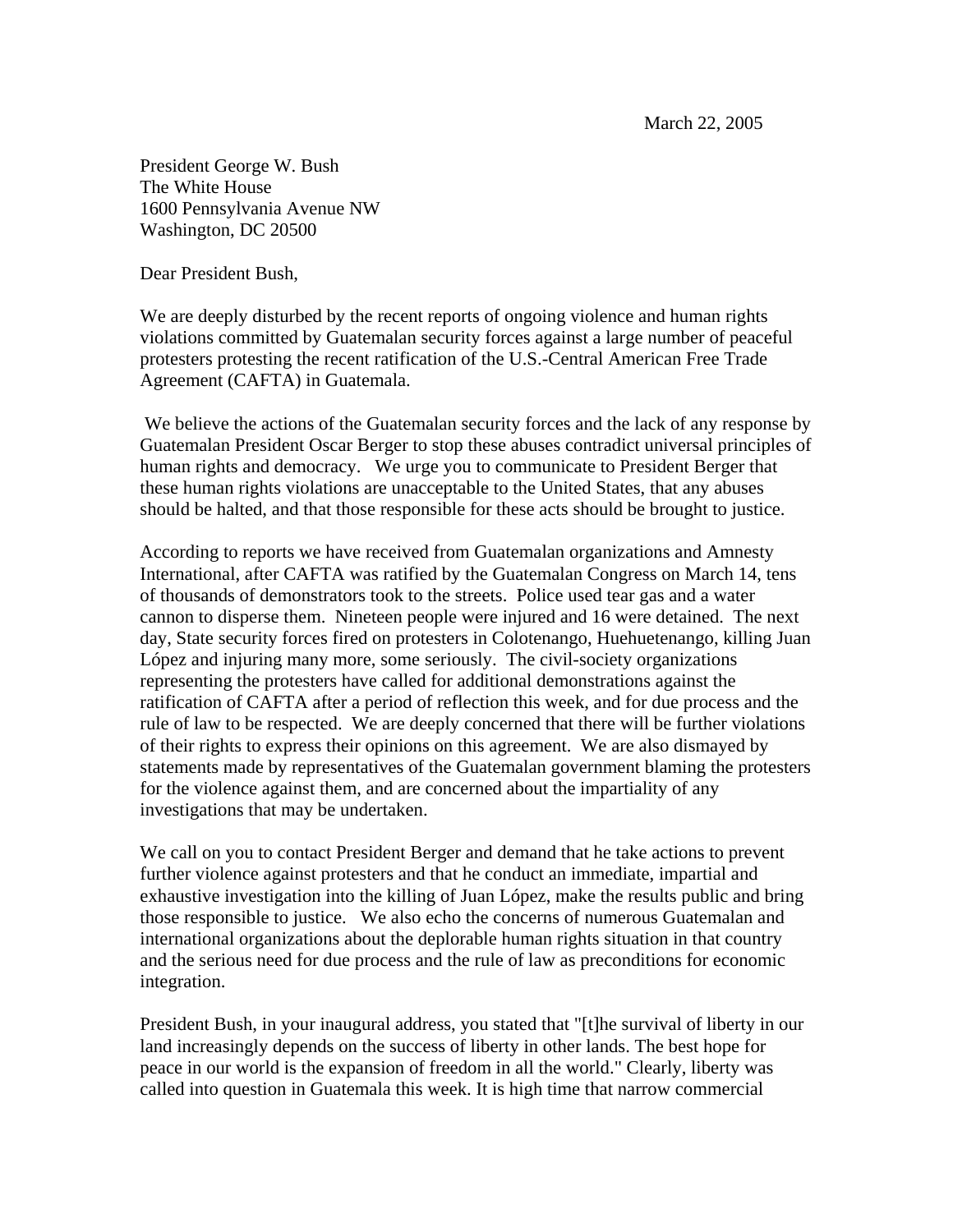interests take a back seat to universally agreed upon values of human rights and liberty. We urge you to insist that the Guatemalan government protect rather than violate the democratic rights of its citizens to oppose the free trade agreement. You stated in your address that, "America's influence is considerable, and we will use it confidently in freedom's cause." Today, we call upon you to use that influence in the cause of freedom in Guatemala.

Sincerely,

American Friends Service Committee California Coalition for Fair Trade and Human Rights Campaign for Labor Rights Carolina Interfaith Task Force on Central America CITCA Center of Concern Chiapas Support Committee Chicago Metropolitan Sanctuary Alliance Citizens Trade Campaign Committee in Solidarity with the People of Guatemala CISPES Community Alliance for Global Justice, Seattle, WA Cross-border Labor Organizing Coalition (CBLOC-Portland, OR). Development GAP Friends of the Earth- U.S. Global Response Guatemala Education Action Project (GEAP) Guatemala Human Rights Commission (GHRC) Guatemala News and Information Bureau Hispanic Ministries of Tuscarawas County, Inc. IDEX Institut de Relations Economiques Internationales, Switzerland Institute For Global Education (IGE) Institute for Policy Studies, Global Economy Project Institute of Latin American Studies Students Association (ILASSA), University of Texas at Austin Interfaith Council, Inland Northwest International Labor Rights Fund International Rivers Network Moriah Fund Network in Solidarity with the People of Guatemala (NISGUA) Nicaragua Center for Community Action, Berkeley, CA Nicaragua Network Ohio Conference on Fair Trade Peninsula Peace and Justice Center Portland Central America Solidarity Committee (PCASC) Presbyterian Church, (USA), Washington Office Quixote Center-Quest for Peace Religious Task Force on Central America and Mexico